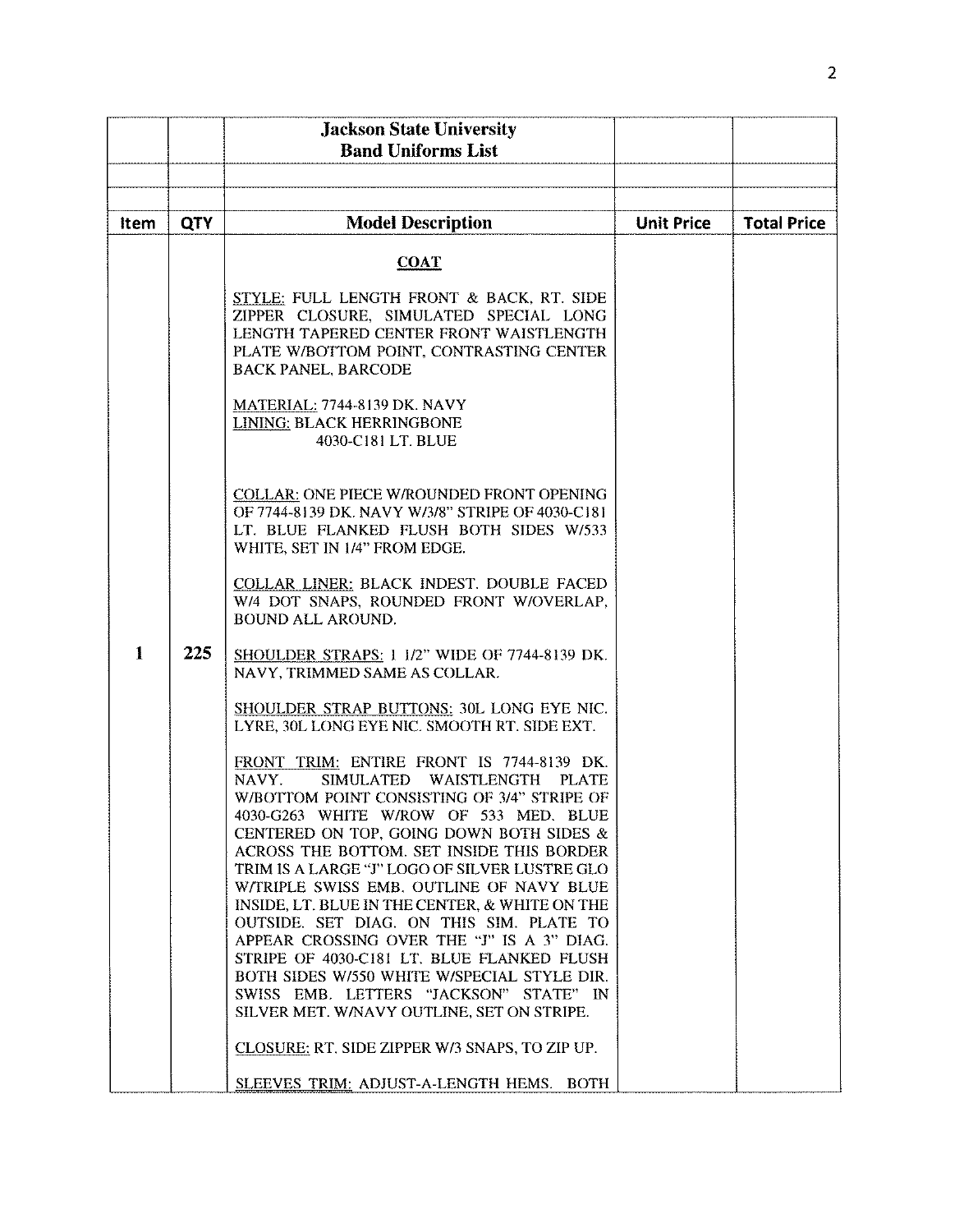|              |     | SLEEVES ARE 7744-8139 DK, NAVY<br><b>UPPER SLEEVES: 3 1/2" CIRCLE SHAPED PATCH W/</b><br>NAVY & SILVER MET. SWISS EMB. DETAIL ON 4030-<br>G263 WHITE BACKGROUND, W/ SILVER MET.<br>MERROWED EDGE.                                                                                                                                                                                                                                                                                                                                                                                                                                                                                                                                                                                                                                                                                                                       |  |
|--------------|-----|-------------------------------------------------------------------------------------------------------------------------------------------------------------------------------------------------------------------------------------------------------------------------------------------------------------------------------------------------------------------------------------------------------------------------------------------------------------------------------------------------------------------------------------------------------------------------------------------------------------------------------------------------------------------------------------------------------------------------------------------------------------------------------------------------------------------------------------------------------------------------------------------------------------------------|--|
|              |     | <b>LOWER SLEEVES: FULL AROUND 3" X 5" X 3" CUFF</b><br>OF 4030-C181 LT. BLUE FLANKED FLUSH TOP EDGE<br>W/550 WHITE, W/ROW OF 550 WHITE SET 1/2"<br>ABOVE FORMING 3 - LOOP TREFOIL. SET ON THE<br>CUFF WILL BE SPECIAL STYLE LETTERS "JSU"<br>W/SILVER MET. OUTLINE                                                                                                                                                                                                                                                                                                                                                                                                                                                                                                                                                                                                                                                      |  |
|              |     | BACK TRIM: CENTER PANEL IS 4030-C181 LT. BLUE<br>W/7744-8139 DK. NAVY SIDES. SET 1/8" IN FROM<br>FITTING SEAM ON LT. BLUE CENTER PANEL IS A<br>1/2" STRIPE OF 1933-9123 WHITE EDGED INBOARD<br>W/630 NAVY, RUNNING OUT THE BOTTOM. SET ON<br>CENTER PANEL IS A FULL LENGTH "PUFF CLOUD"<br>DESIGN OF SILVER MET. DIR, SWISS EMB. SET IN<br>ARC ACROSS UPPER BACK & SUPERIMPOSED ON<br>TOP OF PUFF CLOUD WILL BE SPECIAL STYLE<br>NAVY W/WHITE OUTLINE DIR. SWISS EMB.<br>LETTERS "SONIC" W/"BOOM" SET VERT. BELOW OF<br>THE SAME. SET ON EACH SIDE OF TAIL ON NAVY<br>SIDES 2" UP FROM THE BOTTOM IS APPROX. 6"<br>MULTI-LOOP TREFOIL OF 533 MED. BLUE OVER 550<br>WHITE.<br><b>LINING POCKET: LEFT SIDE TUX</b><br>SPECIAL FEATURES: SET VERT. ON LINING SIDE<br><b>JUST INBOARD FRONT OPENING &amp; FACING</b><br>OUTBOARD TO BE SMALL WHITE DIR. SWISS EMB.<br>LETTERS "Luv Da Boom" LETTERING IN A SPECIAL<br>FONT. |  |
|              |     | <b>TROUSERS</b>                                                                                                                                                                                                                                                                                                                                                                                                                                                                                                                                                                                                                                                                                                                                                                                                                                                                                                         |  |
| $\mathbf{2}$ |     | STYLE: T-2-SP (3" SEMI HI) BARCODE<br><b>MATERIAL: 7744-8139 DK. NAVY</b>                                                                                                                                                                                                                                                                                                                                                                                                                                                                                                                                                                                                                                                                                                                                                                                                                                               |  |
|              | 275 | TRIM: 1 1/4" STRIPE OF 4030-C181 LT. BLUE EDGED<br>BOTH SIDES W/630 WHITE, W/ROW OF 533L SILVER<br>MET. FLUSH INBOARD WHITE BRAID.                                                                                                                                                                                                                                                                                                                                                                                                                                                                                                                                                                                                                                                                                                                                                                                      |  |
|              |     | <b>SPECIAL FEATURES: DOUBLE HOOK FLEX,</b><br>FRENCH FLY W/24L BLACK BONE BUTTON, SNUG<br>TEX IN WAISTBAND, BLACK SPANDEX<br><b>REINFORCED CROTCH</b>                                                                                                                                                                                                                                                                                                                                                                                                                                                                                                                                                                                                                                                                                                                                                                   |  |
|              |     | POCKETS: WALLET FOB: RT. SIDE                                                                                                                                                                                                                                                                                                                                                                                                                                                                                                                                                                                                                                                                                                                                                                                                                                                                                           |  |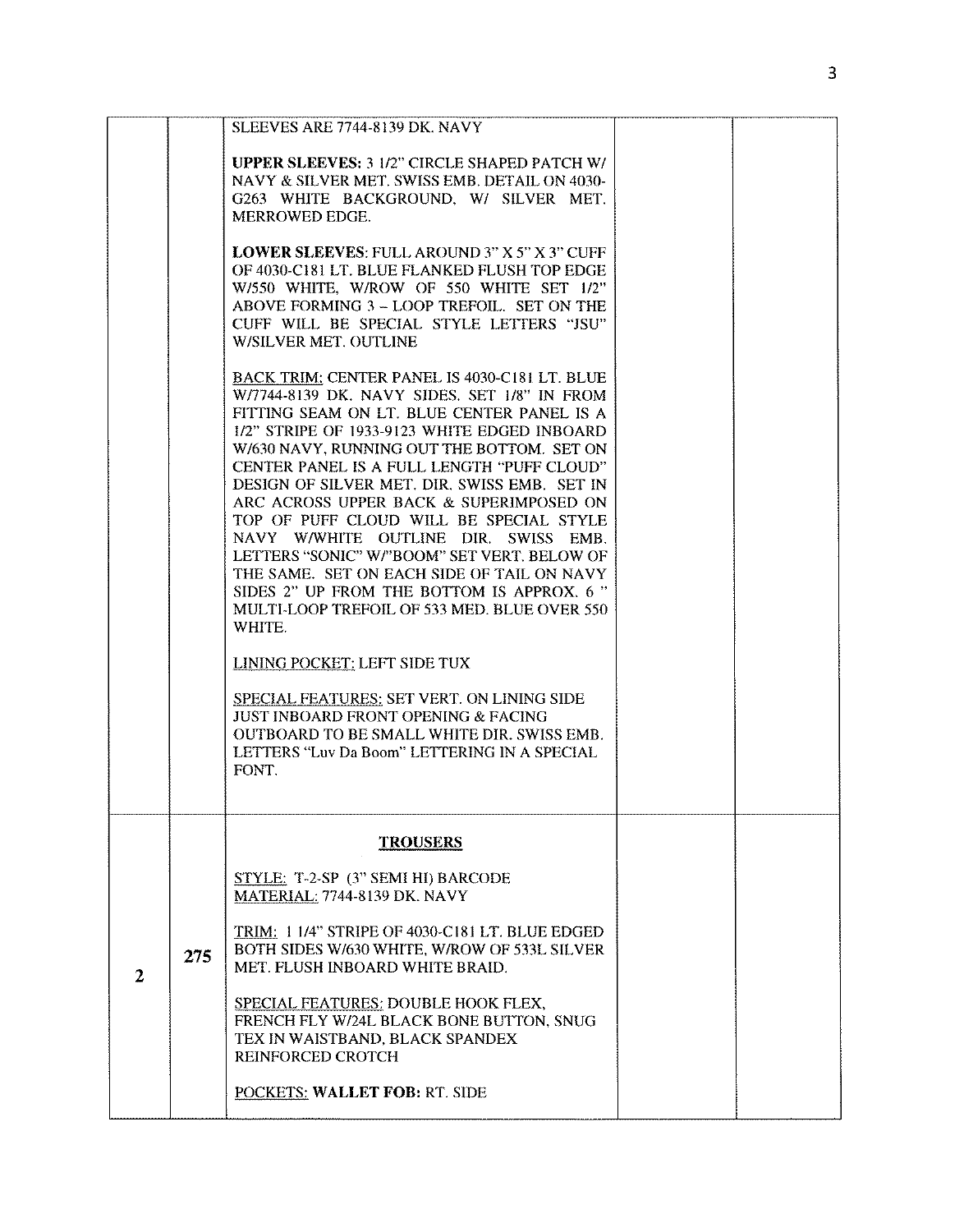|                         |     | SIDE CLOSURE: BALTIMORE SLIDE W/ SNAPS<br><b>MODESTY PLACKETS: XX</b>                                                    |   |
|-------------------------|-----|--------------------------------------------------------------------------------------------------------------------------|---|
|                         |     | WAISTBAND: 4" BLACK, VERT. ST. & BART.                                                                                   | 瓮 |
|                         |     | HEM 3": ADJUST-A-LENGTH<br><b>SUSPENDERS: SUS-2 BLACK</b>                                                                |   |
|                         |     |                                                                                                                          |   |
|                         |     | <b>SHAKO</b>                                                                                                             |   |
|                         | 275 | <b>STYLE NO: HR-3. SCOOP TOP</b><br><b>TRIM NO:</b><br>HRT-32 TOP FABRIC NO: WHITE NAUG.                                 |   |
|                         |     | SIDE FABRIC NO: 7744-8139 DK. NAVY<br>TOP BAND FABRIC NO: WHITE NAUG.                                                    |   |
|                         |     | BOTTOM BAND FABRIC NO: 7744-8139 DK. NAVY                                                                                |   |
|                         |     | HAT TRIM DESCRIPTION: ROW OF 630 MED. BLUE<br><b>INBOARD TOP &amp; BOTTOM BANDS.</b>                                     |   |
| 3                       |     | FRONT STRAP: NIC. ALUM. CHAIN<br><b>CHINSTRAP: WHITE W/NIC. BKL.</b>                                                     |   |
|                         |     | <b>VISOR: WHITE W/NIC. EDGE</b><br>PLUMEHOLDER: TOP CENTER FRONT                                                         |   |
|                         |     | FRONT EMBLEM: NIC. PLAST. CORONET W/I"<br>PLAIN BLOCK NAVY LETTER "J" CENTERED.                                          |   |
|                         |     | <b>BUTTONS: 45L NIC. LYRE</b>                                                                                            |   |
|                         |     | Each shako is individually boxed in a molded plastic carton<br>made of high density polyethylene for maximum durability. |   |
|                         |     | Features include a comfort grip handle,                                                                                  |   |
|                         |     | interlocking/stackable design, feet for standing box upright,<br>replaceable sure snap closure and maximized volume for  |   |
|                         |     | packing headwear and plume.                                                                                              |   |
|                         |     | <b>PR. AWNINGS</b>                                                                                                       |   |
|                         | 225 | STYLE: ATTACHED TO PR. 1510 COMB.                                                                                        |   |
|                         |     | NAVY/WHITE/NAVY A/C CORDS, INTERLINED<br>W/PLAST. MYLAR, BARCODE                                                         |   |
| $\overline{\mathbf{4}}$ |     | MATERIAL: 4030-C181 LT. BLUE                                                                                             |   |
|                         |     | LINING: BLACK INDEST.                                                                                                    |   |
|                         |     | TRIM: SET IN ARC, SPECIAL STYLE NAVY                                                                                     |   |
|                         |     | W/WHITE OUTLINE DIR. SWISS EMB. LETTERS<br>"SONIC BOOM" W/ "OF THE" SET BELOW                                            |   |
|                         |     | STRAIGHT ACROSS, & "SOUTH" SET AT BOTTOM<br>STRAIGHT ACROSS, ALL OF THE SAME COLOR &                                     |   |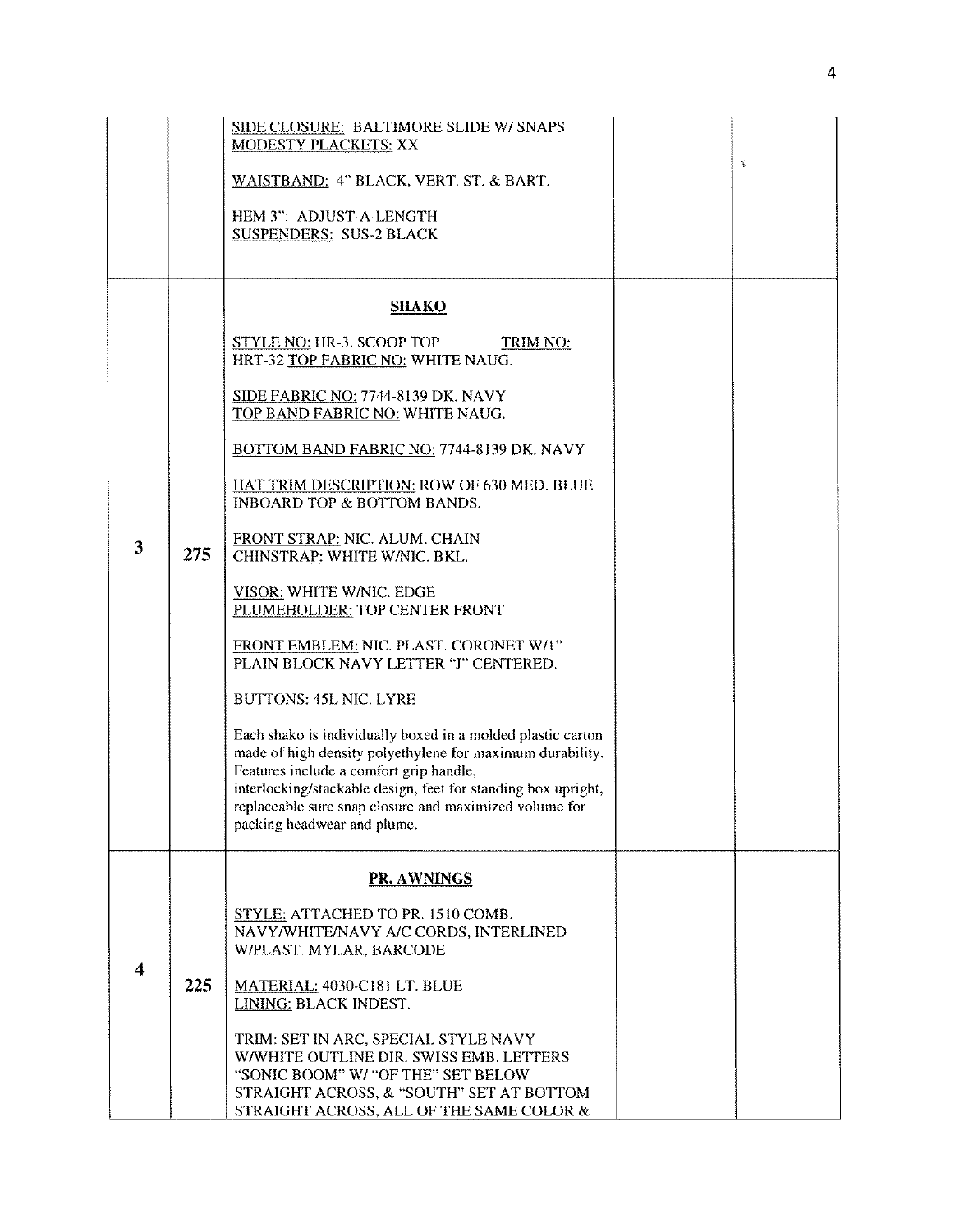|              |    | STYLE. SET FLUSH TO BOTTOM EDGE IS A 3/8"<br>STRIPE OF 774408139 DK. NAVY FLANKED FLUSH<br>BOTH SIDES W/533 WHITE & DOUBLE ROW OF 3"<br>SILVER MET. FRINGE HANGING FROM BOTTOM<br>EDGE.                                                                                                                                                                                                                                                                                                                                                                          |  |
|--------------|----|------------------------------------------------------------------------------------------------------------------------------------------------------------------------------------------------------------------------------------------------------------------------------------------------------------------------------------------------------------------------------------------------------------------------------------------------------------------------------------------------------------------------------------------------------------------|--|
|              |    | <b>PERCUSSION SHIRT</b>                                                                                                                                                                                                                                                                                                                                                                                                                                                                                                                                          |  |
|              |    | STYLE: STAND UP COLLAR, CENTER FRONT<br>ZIPPER, DIAG. SPLIT COLORED FRONT, BOLERO<br>SLEEVES, 3 1/2" CONTRASTING CUFFS W/VELCRO<br>CLOSURE, 4" WAISTBAND W/ELASTIC IN FRONT &<br>BACK, CURVED<br>BACK FITTING<br><b>SEAMS</b><br>W/CONTRASTING CENTER PANEL, BARCODE                                                                                                                                                                                                                                                                                             |  |
|              |    | MATERIAL: 4030-C181 LT. BLUE<br>7744-8139 DK, NAVY                                                                                                                                                                                                                                                                                                                                                                                                                                                                                                               |  |
|              |    | <b>COLLAR: ONE PIECE W/ROUNDED FRONT OF 7744-</b><br>8139 DK, NAVY W/3/8" STRIPE OF 4030-C181 LT.<br>BLUE FLANKED FLUSH BOTH SIDES W/533 WHITE.<br>SET IN 1/4" FROM EDGE.                                                                                                                                                                                                                                                                                                                                                                                        |  |
|              |    | COLLAR LINER: BLACK INDEST. DOUBLE FACED<br>W/4 DOT SNAPS, ROUNDED FRONT W/OVERLAP,<br><b>BOUND ALL AROUND.</b>                                                                                                                                                                                                                                                                                                                                                                                                                                                  |  |
| $\mathbf{5}$ | 50 | SHOULDER STRAPS: 2 1/2" WIDE OF 7744-8139 DK.<br>NAVY, TRIMMED SAME AS COLLAR.                                                                                                                                                                                                                                                                                                                                                                                                                                                                                   |  |
|              |    | SHOULDER STRAP BUTTONS: 24L NIC. LYRE                                                                                                                                                                                                                                                                                                                                                                                                                                                                                                                            |  |
|              |    | FRONT TRIM: DIAG. SPLIT FROM UPPER RT. TO<br>LOWER LEFT, W/RT. OF SPLIT 7744-8139 DK. NAVY<br>& 4030-C181 LT. BLUE TO THE LEFT. SET ON FRONT<br>IS A LARGE "J" LOGO OF SILVER LUSTRE GLO<br>W/TRIPLE SWISS EMB. OUTLINE OF LT. BLUE<br>INSIDE, NAVY BLUE IN THE CENTER, & WHITE ON<br>THE OUTSIDE. SET DIAG. ON COLOR SPIT TO<br>APPEAR CROSSING OVER THE "J" IS A 3" DIAG.<br>STRIPE OF 7744-8139 DK. NAVY FLANKED FLUSH<br>BOTH SIDES W/550 WHITE W/SPECIAL STYLE DIR.<br>SWISS EMB. LETTERS "JACKSON" STATE" IN<br>SILVER MET. W/NAVY OUTLINE, SET ON STRIPE. |  |
|              |    | <b>CLOSURE: CENTER FRONT ZIPPER.</b>                                                                                                                                                                                                                                                                                                                                                                                                                                                                                                                             |  |
|              |    | <b>SLEEVES TRIM: BOTH SLEEVES ARE 4030-C181 LT.</b><br><b>BLUE - NO TRIM.</b>                                                                                                                                                                                                                                                                                                                                                                                                                                                                                    |  |
|              |    | CUFFS: 3 1/2" WIDE OF 7744-8139 DK. NAVY<br><b>W/VELCRO CLOSURE</b>                                                                                                                                                                                                                                                                                                                                                                                                                                                                                              |  |
|              |    | <b>BACK TRIM: CONTOURED FITTING SEAMS W/SIDE</b>                                                                                                                                                                                                                                                                                                                                                                                                                                                                                                                 |  |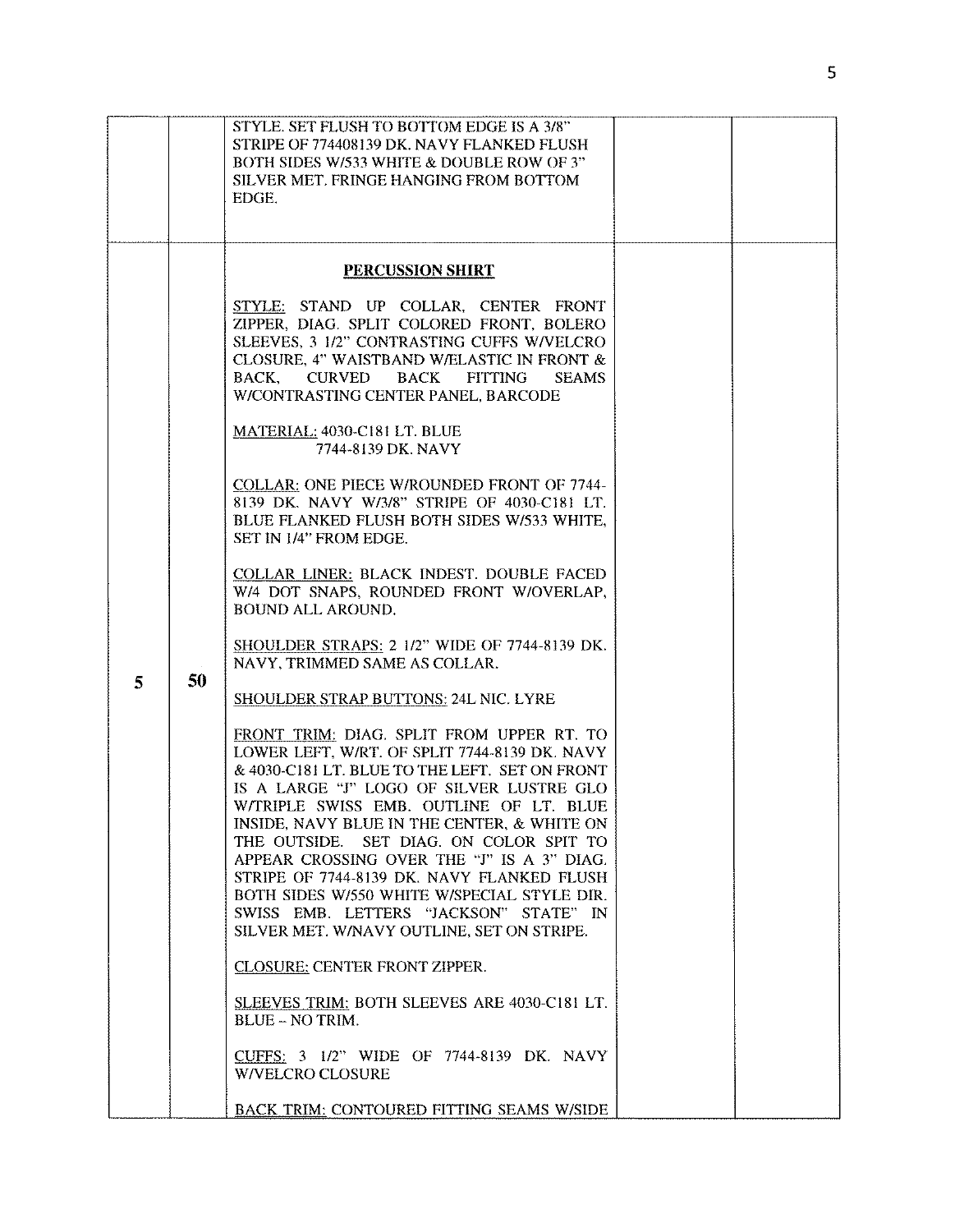|   |   | PANELS 7744-8139 DK. NAVY & CENTER PANEL<br>4030-C181 LT. BLUE. SET 1/8" IN FROM FITTING<br>SEAM ON POWDER BLUE CENTER PANEL IS A 1/2"<br>STRIPE OF 4030-G263 WHITE EDGED INBOARD<br>W/630 NAVY ENDING AT WAISTBAND. SET ON<br>CENTER PANEL IS A FULL LENGTH "PUFF CLOUD"<br>DESIGN OF SILVER MET. DIR. SWISS EMB. SET IN<br>ARC ACROSS UPPER BACK & SUPERIMPOSED ON<br>TOP OF PUFF CLOUD WILL BE SPECIAL STYLE<br>NAVY W/WHITE OUTLINE DIR. SWISS EMB.<br>LETTERS "SONIC" W/"BOOM" SET VERT. BELOW OF<br>THE SAME.<br>WAISTBAND: 4" WIDE OF 7744-8139 DK. NAVY<br>W/ELAST., IN FRONT & IN BACK |  |
|---|---|-------------------------------------------------------------------------------------------------------------------------------------------------------------------------------------------------------------------------------------------------------------------------------------------------------------------------------------------------------------------------------------------------------------------------------------------------------------------------------------------------------------------------------------------------------------------------------------------------|--|
|   |   | <b>DRUMMAJOR COAT</b>                                                                                                                                                                                                                                                                                                                                                                                                                                                                                                                                                                           |  |
|   | 6 | STYLE: WAISTLENGTH FRONT W/BOTTOM POINT,<br>FULL LENGTH BACK, RT. SIDE CLOSURE W/CUT-<br>AWAY UNDER FRONT, SPLIT SLEEVES, CENTER<br>BACK OPENING IN LINING FOR BUTTON REMOVAL,<br><b>BARCODE</b>                                                                                                                                                                                                                                                                                                                                                                                                |  |
|   |   | MATERIAL: 4030-C181 LT. BLUE<br>LINING: BLACK HERRINGBONE                                                                                                                                                                                                                                                                                                                                                                                                                                                                                                                                       |  |
|   |   | COLLAR: ONE PIECE W/ROUNDED FRONT OF 7744-<br>8139 DK. NAVY W/3/8" STRIPE OF 4030-C181 LT.<br>BLUE FLANKED FLUSH BOTH SIDES W/533 WHITE,<br>SET IN 1/4" FROM EDGE.                                                                                                                                                                                                                                                                                                                                                                                                                              |  |
| 6 |   | COLLAR LINER: BLACK INDEST. DOUBLE FACED<br>W/4 DOT SNAPS, ROUNDED FRONT W/OVERLAP,<br><b>BOUND ALL AROUND.</b>                                                                                                                                                                                                                                                                                                                                                                                                                                                                                 |  |
|   |   | SHOULDER STRAPS: 2 1/2" WIDE OF 7744-8139 DK.<br>NAVY, TRIMMED SAME AS COLLAR.                                                                                                                                                                                                                                                                                                                                                                                                                                                                                                                  |  |
|   |   | SHOULDER STRAP BUTTONS: 24L LONG EYE NIC.<br>LYRE, 30L LONG EYE NIC. SMOOTH CAPE BUTTONS                                                                                                                                                                                                                                                                                                                                                                                                                                                                                                        |  |
|   |   | FRONT TRIM: 5 - 30L NIC. LIVERY BUTTONS<br>SPACED EVENLY DOWN EACH SIDE ATTACHED<br>W/RINGS & WASHERS. SET ON FRONT IS A DELUXE<br>DRUM MAJOR LYRE OF NAVY FELT COIN APPLIQ.<br>EDGED ALL AROUND W/3 ROWS WHITE BONAZ<br>OUTLINE. CENTERED INSIDE LYRE AT THE TOP IS<br>APPROX. 4" SPECIAL STYLE NAVY FELT COIN<br>APPLIQ. LETTER "J" W/3 ROWS WHITE BONAZ<br><b>OUTLINE.</b>                                                                                                                                                                                                                   |  |
|   |   | CLOSURE: RT. SIDE ZIPPER W/3 SNAPS, TO ZIP UP.                                                                                                                                                                                                                                                                                                                                                                                                                                                                                                                                                  |  |
|   |   | SLEEVES TRIM: ADJUST-A-LENGTH HEMS.                                                                                                                                                                                                                                                                                                                                                                                                                                                                                                                                                             |  |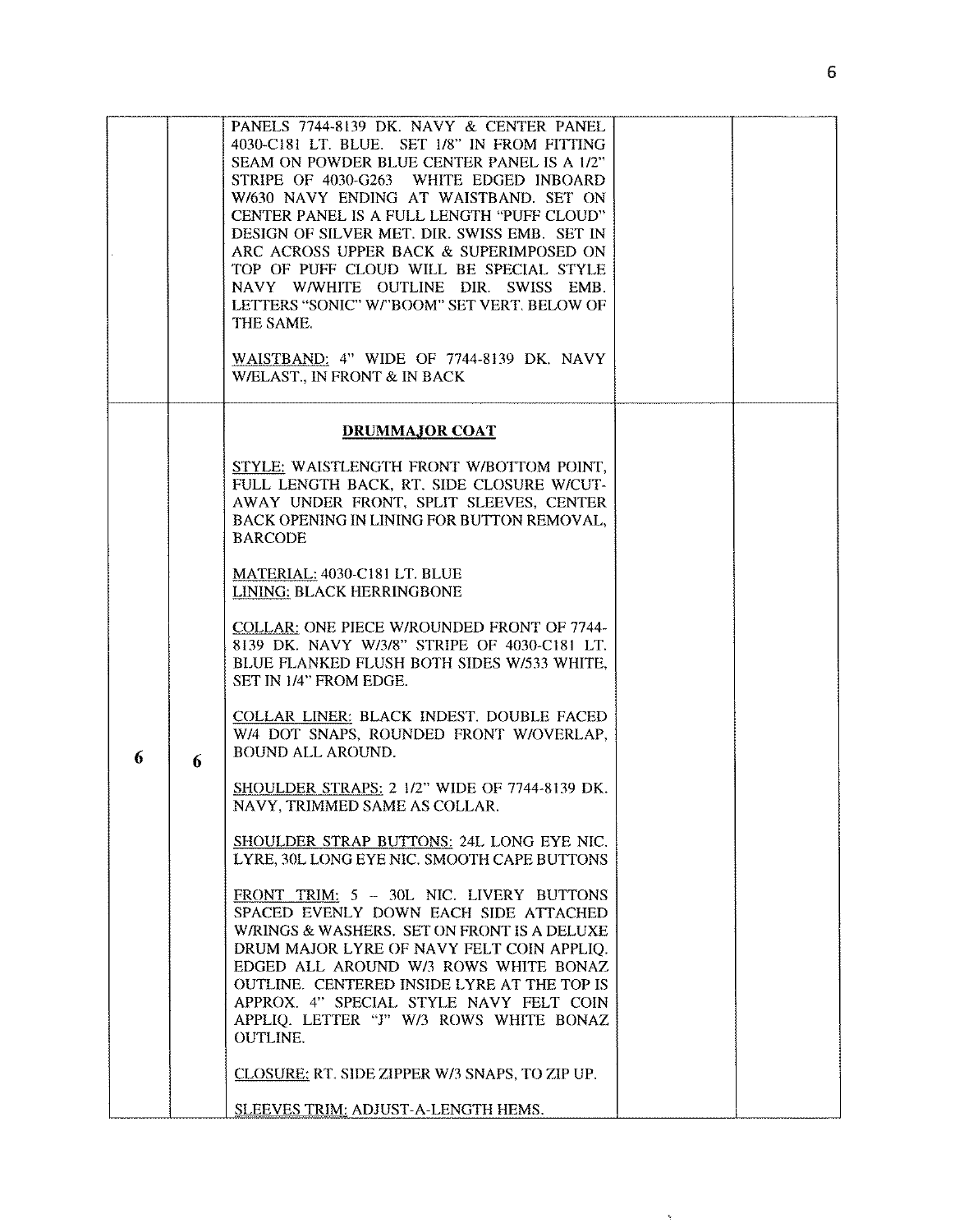|   |   | LOWER SLEEVES: #1 DELUXE DRUM MAJOR<br>SCROLL OF NAVY FELT COIN APPLIQ. W/3 ROWS<br>WHITE BONAZ OUTLINE.                                                        |  |
|---|---|-----------------------------------------------------------------------------------------------------------------------------------------------------------------|--|
|   |   | <b>BACK TRIM: SET ON UPPER BACK, DELUXE DRUM</b><br>MAJOR SCROLL OF NAVY FELT COIN APPLIQ. W/3                                                                  |  |
|   |   | ROWS WHITE BONAZ OUTLINE. SET AT EACH SIDE                                                                                                                      |  |
|   |   | OF TAIL, #1 DELUXE DRUM MAJOR SCROLL OF<br>NAVY FELT COIN APPLIQ. W/3 ROWS WHITE BONAZ<br><b>OUTLINE.</b>                                                       |  |
|   |   | LINING POCKET: LEFT SIDE TUX                                                                                                                                    |  |
|   |   | SPECIAL FEATURES: 3 - 30L CLEAR BONE BUTTONS<br>EACH SIDE JUST PAST SIDESEAM ON BACK FOR<br>BREASTPLATE ATTACHMENT.                                             |  |
|   |   | <b>TROUSERS</b>                                                                                                                                                 |  |
| 7 | 6 | STYLE: T-2-SP (3" SEMI HI) BARCODE<br>MATERIAL: 4030-C181 LT. BLUE                                                                                              |  |
|   |   | TRIM: 1 1/2" STRIPE OF 7744-8139 DK. NAVY<br>EDGED BOTH SIDES W/630 WHITE                                                                                       |  |
|   |   | SPECIAL FEATURES: DOUBLE HOOK FLEX,<br>FRENCH FLY W/24L BLACK BONE BUTTON, SNUG<br>TEX IN WAISTBAND, LT. BLUE SPANDEX<br><b>REINFORCED CROTCH</b>               |  |
|   |   | POCKETS: WALLET FOB: RT. SIDE                                                                                                                                   |  |
|   |   | SIDE CLOSURE: BALTIMORE SLIDE W/ SNAPS<br><b>MODESTY PLACKETS: XX</b>                                                                                           |  |
|   |   | WAISTBAND: 4" BLACK, VERT. ST. & BART.                                                                                                                          |  |
|   |   | HEM 3": ADJUST-A-LENGTH<br><b>SUSPENDERS: SUS-2 BLACK</b>                                                                                                       |  |
|   |   | <b>BUSBY</b>                                                                                                                                                    |  |
| 8 | 6 | STYLE: 12" BUCKINGHAM COVERED IN DK. NAVY<br><b>FUR</b>                                                                                                         |  |
|   |   | TRIM: TRIPLE DRAPE CORD OF WHITE/LT.<br>BLUE/WHITE SUSPENDED EACH SIDE FROM 45L<br>NIC. LYRE BUTTON, W/3" WHITE<br><b>TASSEL</b><br>SUSPENDED FROM EACH BUTTON. |  |
|   |   | <b>VISOR: NAVY W/NIC. EDGE</b><br>FRONT STRAP: NIC. ALUM. CHAIN                                                                                                 |  |
|   |   | EMBLEM: NIC. PLAST. CORONET W/1" PLAIN                                                                                                                          |  |